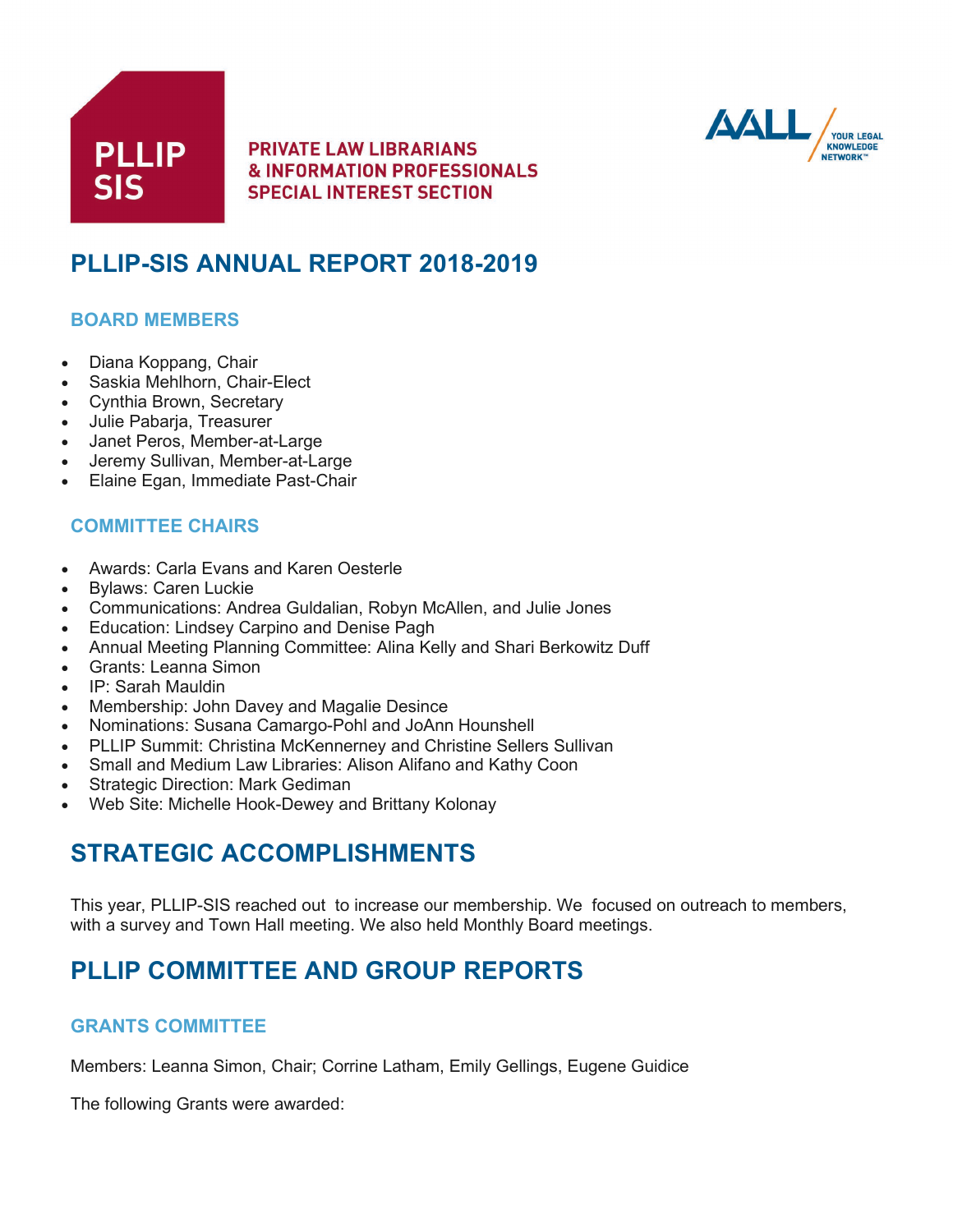

- **AALL Conference and Travel** Michael Benain, Laura Chuang, Sabrina Davis, Katy Marcy, Christie Schauder, Lillian Steuben
- **CONELL** Katy Marcy, Christie Schauder
- **Executive Leadership Institute** Kineret Gable
- **Innovation Bootcamp** Carly Eyler, Lillian Steuben
- **LMA** Barb Fullerton
- **Management Institute** Andre Davison, Karen Grushka, Karen Whitney
- **PLLIP Speaking Engagement** Allison Reeve Davis
- **PLLIP Summit** Sabrina Davis, Janet McKinney, Kristen Perez, Lillian Steuben
- **Student Grant (AALL)** Jenni Wallace, Cassidy Woodside

## **AWARDS COMMITTEE**

Members: Carla Evans and Karen Osterle, Co-Chairs; JoAnn Hounshell, Reed Nelson, Caren Luckie, Leanna Simon, Karen Grushka

Awards were given to:

- Advocate of the Year Diana Koppang, Director of Research & Competitive Intelligence, Neal, Gerber & Eisenberg
- Best Blogger/Writer of the Year Marlene Gebauer, Director of Strategic Legal Insights, Greenberg **Traurig**
- Service to PLLIP Award Andrea Guldalian, Library Resources Manager, Duane Morris

## **ANNUAL MEETING PLANNING COMMITTEE**

Members: Shari Berkowitz Duff, Alina Kelly, Co-Chairs

- Acted as mentors or procured mentors for PLLIP members proposing Annual Meeting programs
- Solicited programs from PLLIP members/advertised the opportunity
- Highlighted PLLIP members' Annual Meeting programs by weeding through accepted programs and comparing to list of PLLIP members, and advertising the programs to the listserv in a day-by-day format
- Hosted a PLLIP program on Aug 7, 2018 on the Ideascale and program proposals.

## **BYLAWS COMMITTEE**

Members: Caren Luckie, Chair; Carla Evans, Johanna Bizub, Jennifer Dollar

The Bylaws Committee had a quiet year with no changes to the PLLIP bylaws.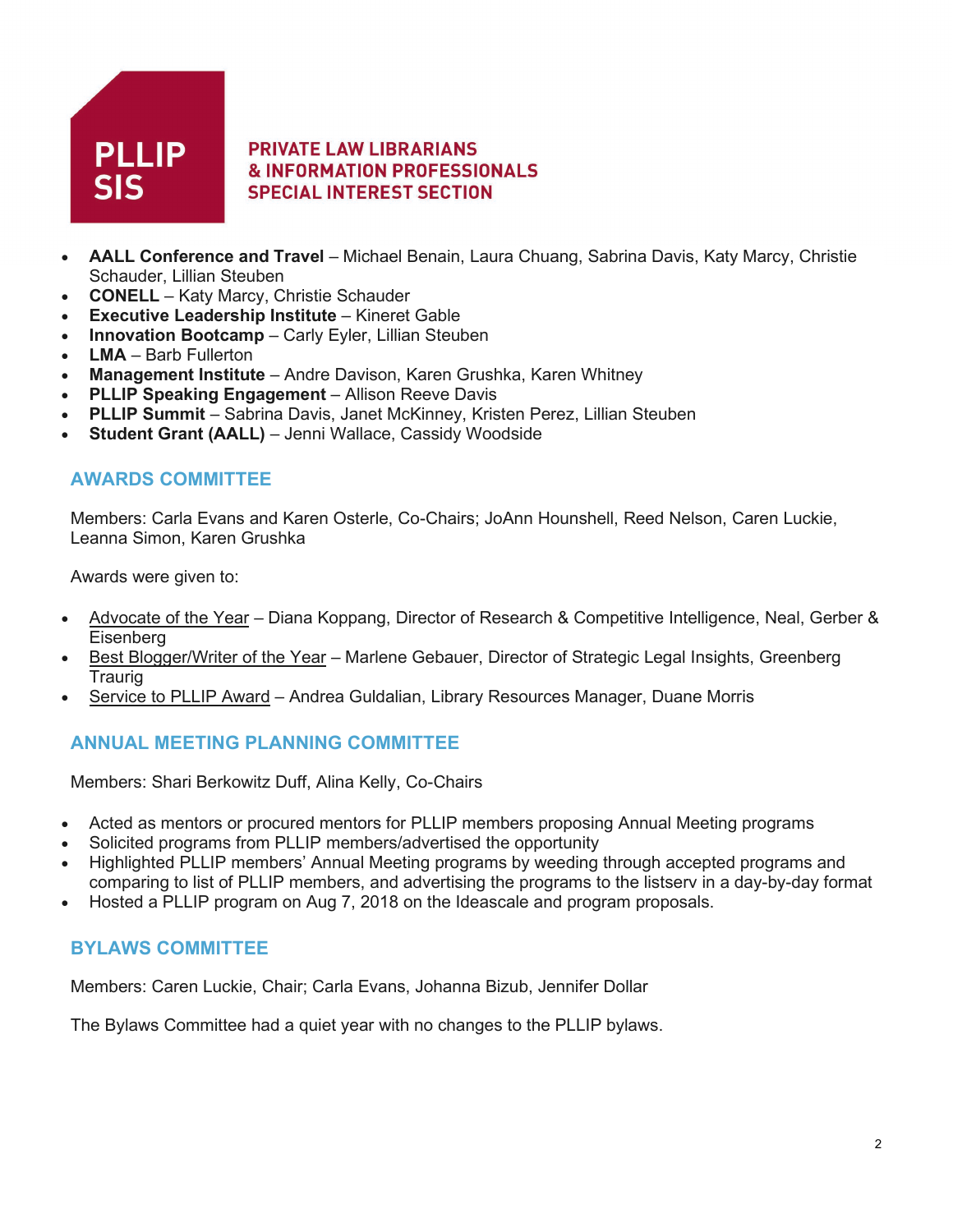

# **COMMUNICATIONS COMMITTEE**

Members: Andrea Guldalian, Co-Chair, Robyn McAllen, Co-Chair; Julie Jones, Co-Chair; Shari Berkowitz Duff, Kristin Hallows.

The Communications Committee has continued to send Member News updates and has made an effort to include local chapter events/news, when possible. We have been working on updating some of the previously published PLLIP Resource Guides to reflect the new SIS name, and to include current links. We are moving the Resource Guides to the On Firmer Ground WordPress site since the separate Resource Guides WordPress site was no longer updated. We plan to publish new Resource Guides in the coming year, and to keep On Firmer Ground active by including Annual Meeting and PLLIP webinar recaps, re-posting of articles by or about our members, and new posts on topics of interest.

# **EDUCATION AND PROFESSIONAL DEVELOPMENT COMMITTEE**

**Members:** Lindsey Carpino and Denise Pagh, Co-Chairs. Jennifer Berman, Marcia Burris, Eugene Giudice, Zach Kerns, Cheryl Niemeier, and Jim Senter. Mark Gediman and Kevin Miles participated as representatives of the CI Caucus; and Tanya Livshits participated as a representative of the IP Caucus.

We held five teleconference committee meetings on:

- August 8, 2018
- September 7, 2018
- December 12, 2018
- February 13, 2019
- May 7, 2019

Our goal for the year was to conduct eight webinars, and we completed nine.

**SUBMITTING PLLIP PROGRAM IDEAS FOR AALL 2019**

August 7, 2018 12:00 PM – 1:00 PM CDT

Do you have a great program idea for the 2019 AALL Annual Meeting and Conference in DC but don't know where to start? This webinar gives an inside look at the Annual Meeting Program Committee's (AMPC) program proposal process from submitting must-have topics on Idea Scale to how AMPC reviews the proposals and selects the programs for the annual meeting.

**Speakers:** Alina Kelly and Shari Berkowitz Duff

**Number of attendees registered and number that attended:** 19 attendees/23 registrants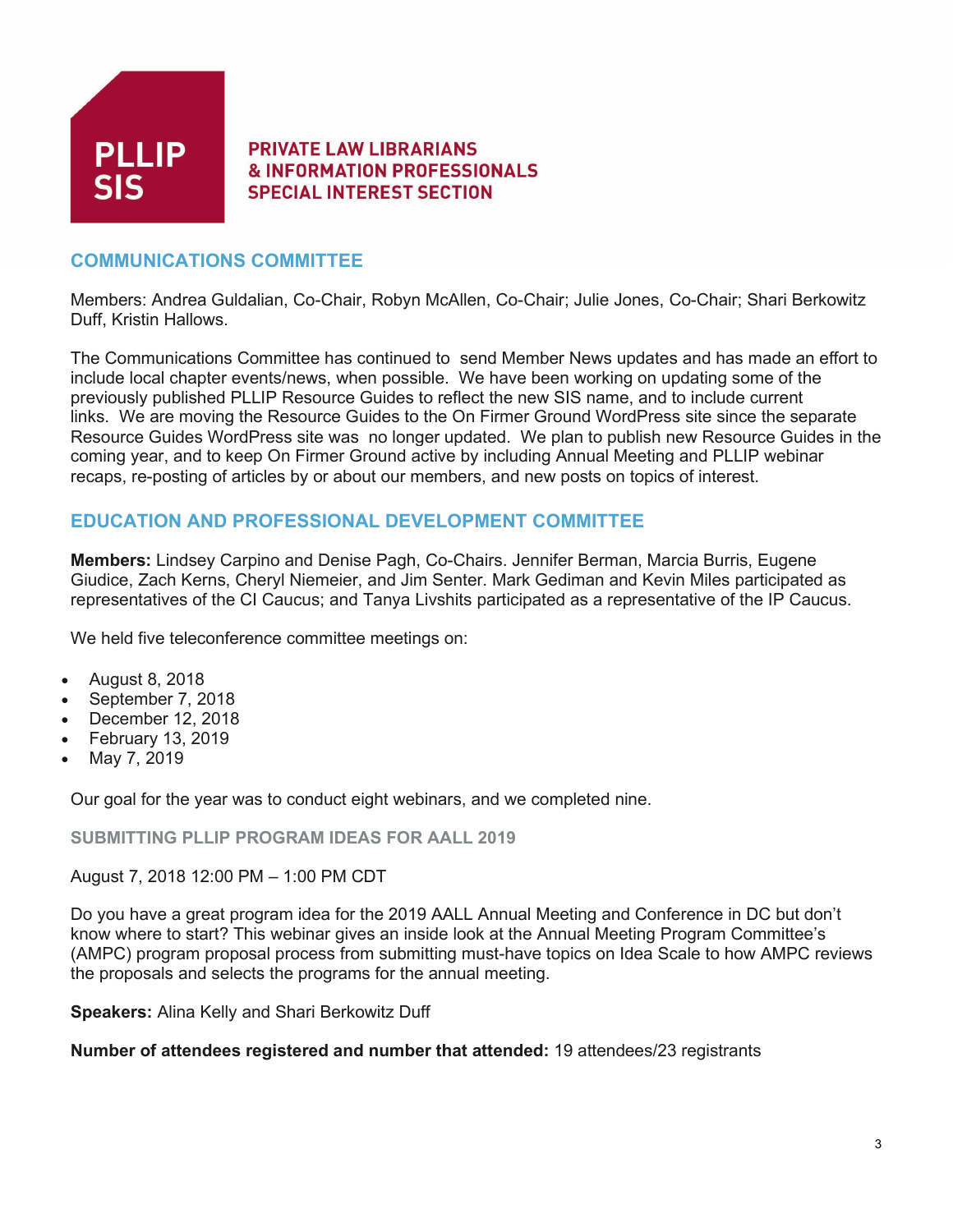

**BEHIND THE SCENES WITH AALL'S BOK**

September 21, 2018 12:00 PM – 1:00 PM CDT

What is AALL's Body of Knowledge (BoK)? PLLIP members who served on the BoK Development Special Committee took us on a behind the scenes look into how BoK was created and how we can get the most out of it. In addition, how we can use BoK as a resource when evaluating our skills and adopting it for professional development.

### **Speakers:**

Philippe Cloutier, Global Communications Program Manager at Microsoft Amy Eaton, Director of Library & Research Services Perkins Coie LLP Greg Lambert, Chief Knowledge Services Officer at Jackson Walker LLP and AALL Past-President

## **Number of attendees registered and number that attended:** 81 attendees/138 registrants

**TECHNOLOGY CONTRACTS: TIPS FOR UNCOVERING AND NEGOTIATING THE DEVIL IN THE DETAILS**

November 14, 2018 12:00 PM – 1:00 PM CDT

Negotiating technology contracts can be tricky! The importance of making sure the language, clauses, terms and, of course, price are amenable to all involved cannot be overemphasized. This Webinar featured a practicing attorney well versed in drafting technology contracts, teamed with a seasoned law librarian experienced with negotiating tech contracts, and a law library consultant. Together, they guided us in uncovering the "devil in the details" of contracts for online research services, and provided negotiating tips and best practices to assist you in reaching a mutually agreeable decision on contract language and terms.

## **Speakers:**

Jeff Kosc, Partner, Taft Stettinius & Hollister LLP Diana Koppang, Director of Research & Competitive Intelligence Kris Martin, Senior Director, HBR Consulting

**Number of attendees registered and number that attended:** 112 attendees/192 registrants

**START IT OR STOP IT? JUMP STARTING INITIATIVES AND INNOVATION IN 2019**

February 6, 2019 12:00 PM – 1:00 PM CDT

Listen in on a lively conversation that will help you jump-start your new year! Since 2013, Jean O'Grady has been conducting a Start/Stop survey via her blog, Dewey B Strategic. As a prequel to the 2019 survey, Jean facilitated a panel discussion on new initiatives in the new year, including ways to remove obstacles and begin implementation. Gain wisdom from your colleagues as they disclose tactics for developing and executing new ideas, getting buy-in, etc., and be inspired as they share about some of the exciting new initiatives they have recently undertaken.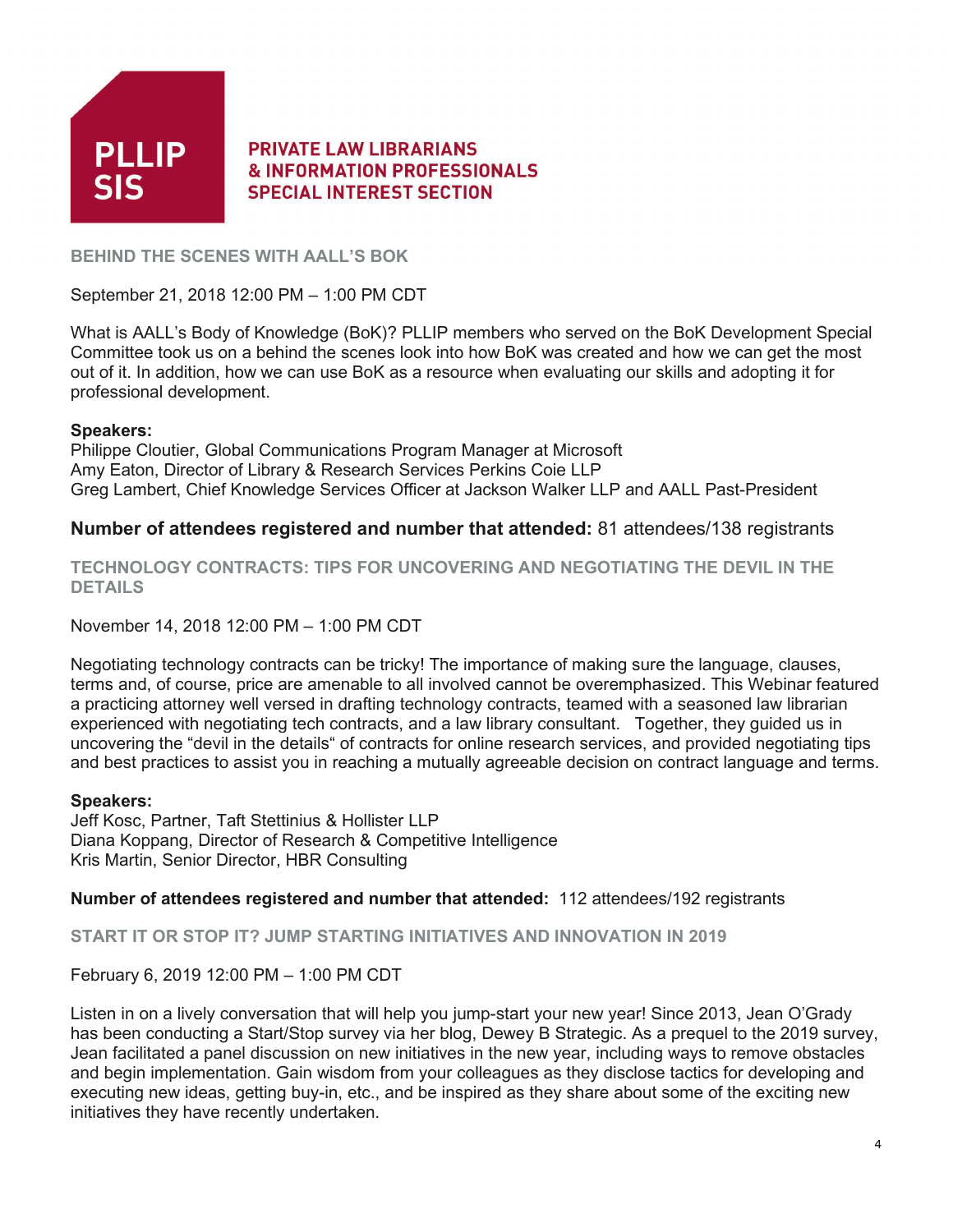

## **Speakers:**

Jean O'Grady, Director of Information Services, DLA Piper Martin Korn, Director of Research & Knowledge Services, Sheppard Mullin Stacy Pangilinan, Digital Services Manager, DLA Piper Emily Rushing, Competitive Intelligence Manager, Haynes & Boone

### **Number of attendees registered and number that attended:** 178 attendees/271 registrants

**BASIC PATENT SEARCHING**

March 13, 2019 12:00 PM – 1:00 PM CDT

Focusing on patent search engines that are open to all; covering search strategy construction and modification of strategy online; aspects of output and analysis

**Speaker:** Ron Kaminecki

## **Number of attendees registered and number that attended:** 107 attendees/144 registrants

**CRAFTING A USEFUL CI REPORT CAN BE A TASK THAT COMBINES INTUITION, DATA, ANALYSIS AND MIND-READING TO CREATE A MUST-READ DOCUMENT.**

March 27, 2019 12:00 PM – 1:00 PM CDT

Our two experts will discuss how they determine what to put in their reports, from solid data to interesting prose.

Juli Stahl has eleven years of experience specializing and managing Competitive Intelligence at two firms.

Adam Lederer has experience integrating CI into Library Services.

#### **Moderators:**

Mark Gediman, Reference Librarian at Alston & Bird LLP Kevin Miles, Manager of Library Services at Norton Rose Fulbright

#### **Speakers:**

Adam Lederer, Manager of Library Services at Norton Rose Fulbright Juli Stahl, Law Librarian/Consultant

#### **Number of attendees registered and number that attended:** 179 attendees/277 registrants

**ADVANCED PATENT SEARCHING**

April 3, 2019 12:00 PM – 1:00 PM CDT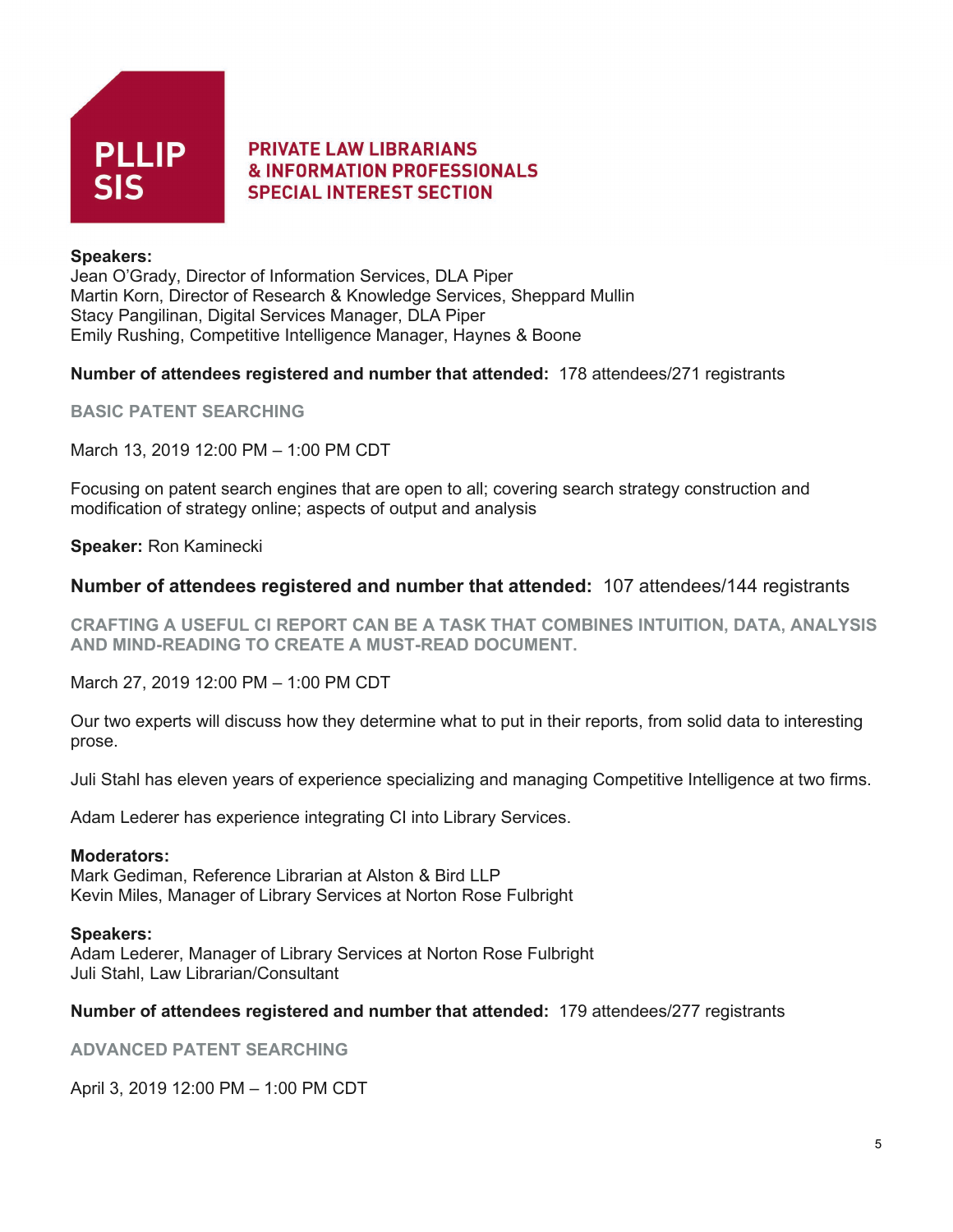

**Description:** Developing different strategies for finding information not found in the first pass. Use of advanced aspects to systematize searching to cover all bases.

**Speaker:** Ron Kaminecki

## **Number of attendees registered and number that attended:** 82 attendees/141 registrants

**LAW SCHOOL AND LAW FIRM COLLABORATION: A BRIDGE BETWEEN THE LAW SCHOOL AND THE FIRM**

April 11, 2019 12:00 PM – 1:00 PM CDT

Law firms have increasingly higher expectations of summer associates and first-year associates. Summer associates are given more substantive assignments with summer programs becoming shorter. First-year associates are required to provide higher value work that can be billed to clients.

This new reality can be a catalyst for collaboration between law firm librarians and law school librarians to ensure that summer and first-year associates are truly practice-ready.

This program will explore techniques and methods for law schools and firms to work together, in concrete and constructive ways, to help prepare law school students for life in a firm.

#### **Speakers:**

Steve Lastres – Debevoise & Plimpton – Director of Knowledge Management Services Femi Cadmus – Director, Michael J. Goodson Library, Duke University Camille Broussard – Director, The Mendik Library, New York Law School Katie Brown – Deputy Director of the Law Library, Charleston School of Law Margaret Schilt – Associate Law Librarian for User Services, D'Angelo Law Library, University of Chicago

## **Number of attendees registered and number that attended:** 110 attendees/190 registrants

**TRADEMARK SEARCHING**

May 15, 2019 12:00 PM – 1:00 PM CDT

Explanation of issues with trademarks as a database, and how to resolve these issues using the USPTO's website

**Speaker:** Ron Kaminecki

## **Number of attendees registered and number that attended:** 79 attendees/126 registrants

**FROM CONVERSATION TO CONVERSION: GETTING LAWYERS TO USE NEW TOOLS**

April 25, 2019 11:00 PM – 12:15 PM CDT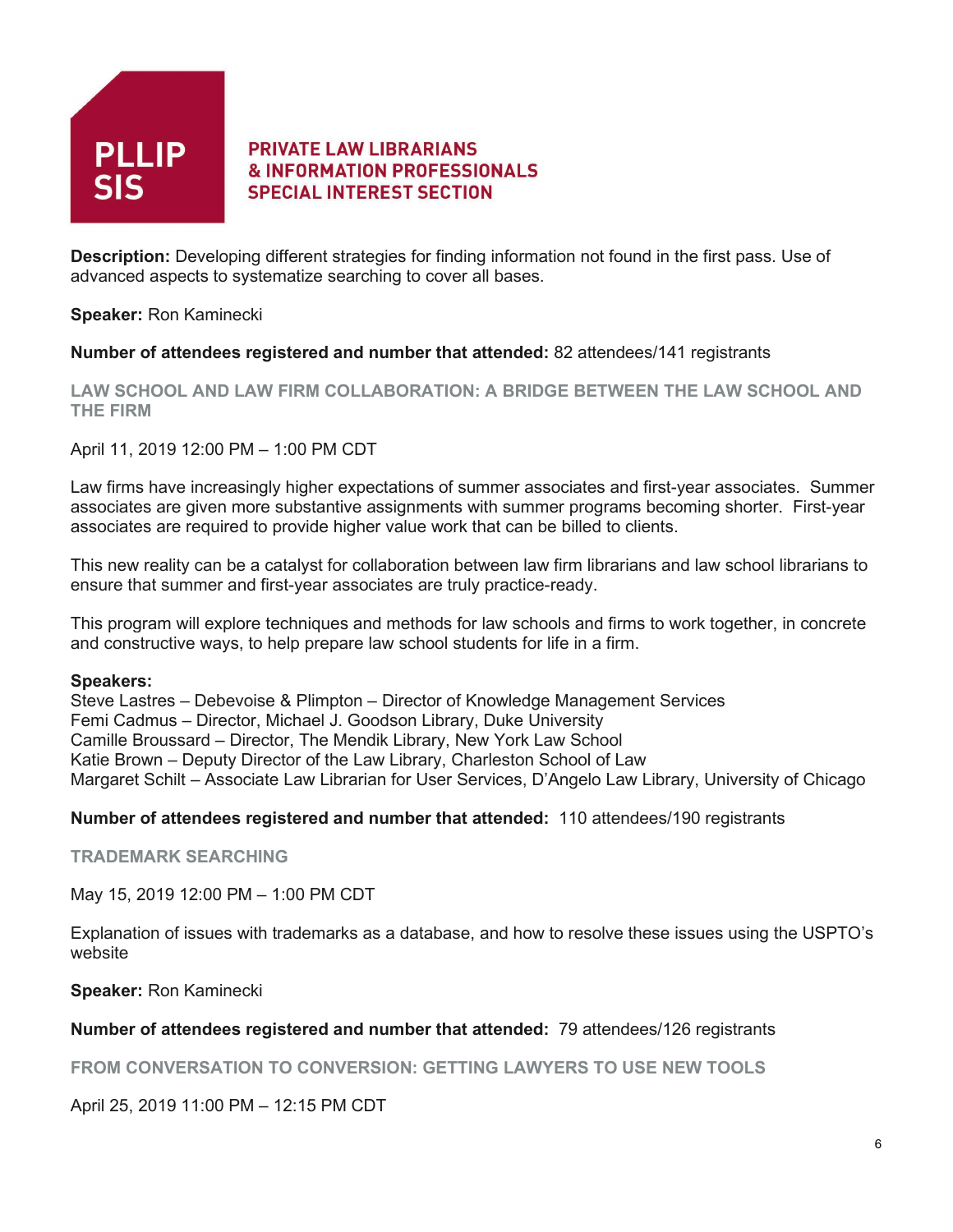

**Description:** Costs are exploding. Staffing is tight. Budgets must be maintained. Whether you buy or build new legal knowledge and technology products, there is no guarantee of adoption. Email announcements remain unopened. The promise of food will not get associates to a conference room anymore. What is the answer? A panel of seasoned knowledge professionals will outline some techniques they use to drive, monitor, and assess digital adoption of new tools.

## **Speakers:**

Cynthia Brown, Director – Research Services – Littler Mendelson P.C. Jean O'Grady, Senior Director of Research & Knowledge – DLA Piper LLP June Liebert, Firmwide Director of Library and Research Services – Sidley Austin LLP Roger Scalbeck, Associate Dean & Professor of Law, University of Richmond School of Law Library Cheryl Smith, Director of Information Services – O'Melveny & Myers LLP

**Number of attendees:** 155 attendees (registration for this event was managed by AALL so we couldn't see the number that originally registered but did not attend)

# **MEMBERSHIP COMMITTEE**

Members: John Davey and Magalie Desince, Co-Chairs

Membership increased by 50 new members since AALL conference. The committee sent recruitment emails to 40 prospective members, and promoted PLLIP during local chapter meetings.

# **NOMINATIONS COMMITTEE**

Members: JoAnn Hounshell and Sue Camargo-Pohl, Co-Chairs; Margaret Bartlett, Jean O'Grady, and John Klasey

The Nominations committee ran a successful election in the spring of 2019.

## **SUMMIT COMMITTEE**

Members: Christina McKennerney and Christine Sellers Sullivan, Co-Chairs; Cynthia Brown, Marcia Burris, Abby Dos Santos, Anna Forsher, Janice Henderson, Chris Laut, Janet Peros, Jeremy Sullivan, Alicia Pappas, Amy Eaton

### **PLLIP SUMMIT 2019: SUMMIT X: THE PATH TO 2030**

The Summit began with a full breakfast buffet generously sponsored by Thomson Reuters. Following breakfast, Jordan Furlong, keynote speaker at the 2012 Summit and one of our most popular past presenters, discussed how the growing power and sophistication of legal intelligence will dovetail with and help to accelerate the transformation of law firms' client services and business models. The keynote described how law librarians, knowledge engineers, and data analysts will play key roles as law firms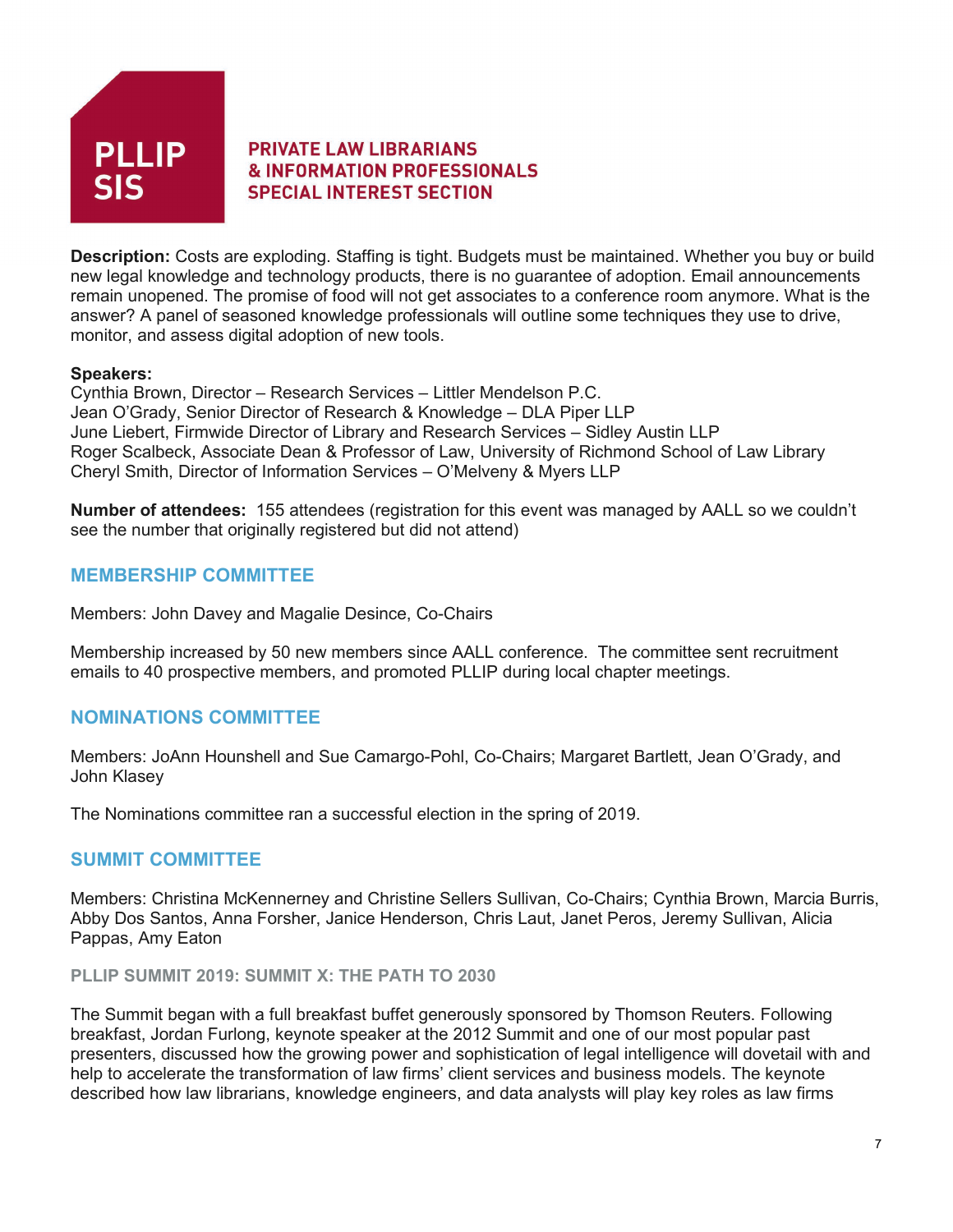

become manufacturers, refineries, and exporters of actionable legal intelligence. We thank Wolters Kluwer for their generous support of this year's keynote address.

Following a short break, there was a set of back-to-back panel discussions designed to engage with and learn from our customers and stakeholders . The first panel, Law Firm Leadership: Managing the Change, focused on how law firms have responded to the sweeping changes in the legal industry over the last decade. Panelists also reflected on the keynote speaker's vision of how the delivery of legal services will be affected by the rapidly changing environment in which we work. Marcia Burris, Director of Research and Knowledge Management at Nexsen Pruet, led a conversation with Sonia Menon, Chief Operating Officer at Neal, Gerber & Eisenberg LLP; Mark Langdon, Executive Director at Ballard Spahr LLP; and Scott Rechtschaffen, Chief Knowledge Officer at Littler.

The second panel, Our Customers: The Evolving Use of Information Professionals, discussed how broader legal industry trends play out in day-to-day interactions between information professionals and customers. They also shared ideas on how we can help them push boundaries and position themselves successfully with their clients and in the legal marketplace in the coming decade. The participants in this panel were Toby Brown, Chief Practice Management Officer, Perkins Coie; Peter Alfano, Senior Associate at Squire Patton Boggs; and Julie Bozzell, Public Law and Policy Practice Manager at Akin Gump. Scott Bailey, Director of Research Services at Eversheds Sutherland will moderate.

The Summit had a luncheon generously sponsored by LexisNexis, with plenty of time for networking and discussion.

The afternoon was devoted to an interactive session focused on Design Thinking methodology. This session helped attendees develop skills that can be used in the workplace to create services and products, or to solve day-to-day problems. Attendees worked individually and together to identify some of the biggest challenges faced in law libraries today and then, as a group, attempted to solve those challenges. As the session wrapped up, each team had an opportunity to present their solutions, providing a wealth of shared knowledge. The Design Challenge was immediately followed by a closing cocktail reception for further networking and reflection.

## **SMALL AND MEDIUM LAW LIBRARIES**

#### Members: Kathy Coon and Alison Alifano, Co-Chairs

About 20 members of the Small and Medium Law Libraries Group met in Baltimore and had a lively discussion that ranged from budgets to managing online resources to effectively multitasking with limited time and resources. The Members shared experiences and compared processes and procedures. The Group discussion also provided the chance to ask colleagues for suggestions and guidance on specific issues. At the 2019 meeting, we will be looking for a new co-chair to replace Kathy Coon and will be continuing our dialogue of shared experiences.